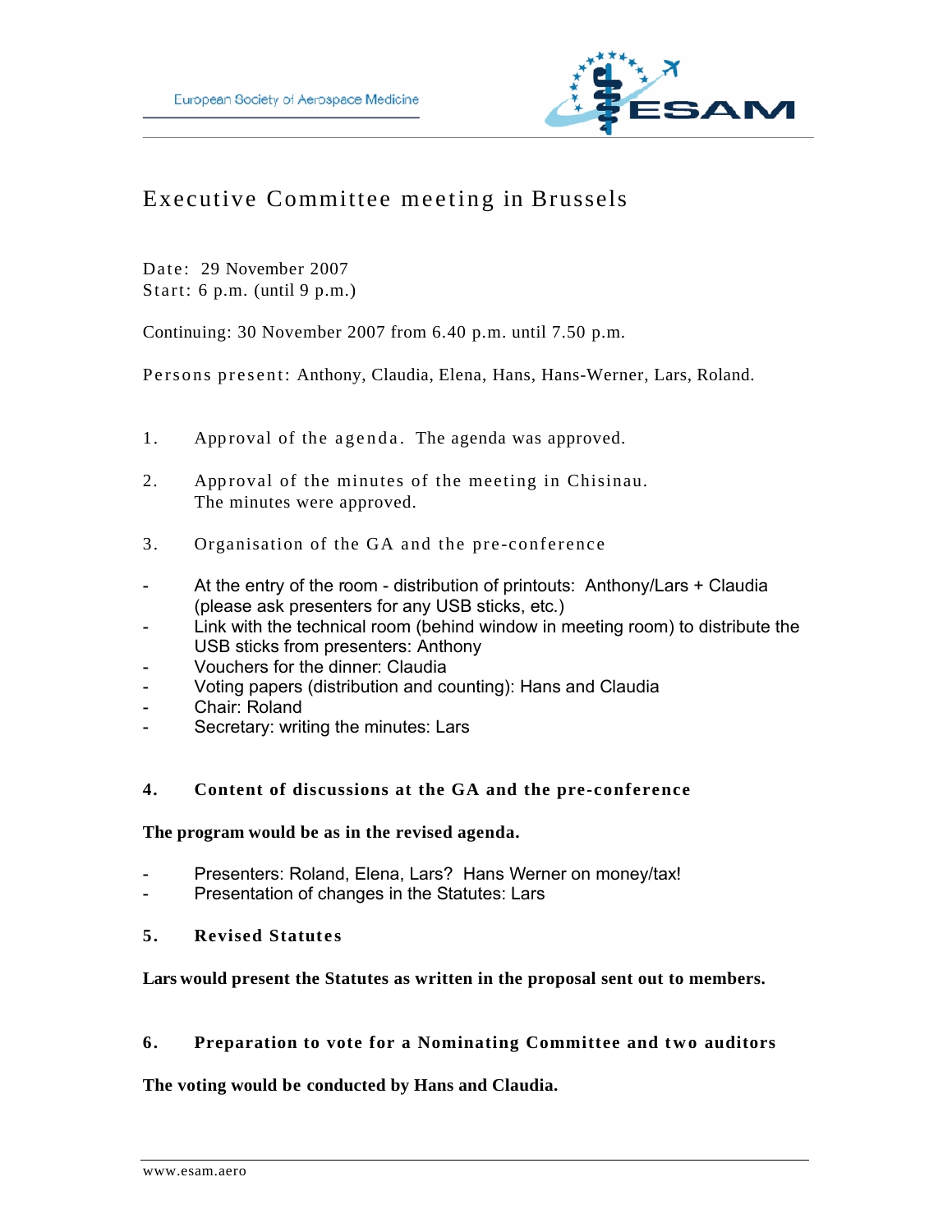

# **7. Membership and associated membership**

**We decided, unanimously, that the German Academy, according to the Statutes, could not be a regular member. The Academy was a teaching institution with no membership. We decided therefore to welcome the German Academy as an associate member.** 

Institute of Aviation Medicine Prague: accepted as a regular member if it was a national association with elections and Statutes: to be confirmed by mutual contact. If not it could be accepted as associate member.

# 8 Membership fee

Hans Werner would give a presentation on this at the GA and during the discussion would provide advice and information for further decisions. We agreed on the importance of this task and the need to raise the necessary funds soon.

### 9 First meeting of the AB

There was an intense discussion on the elections at the AB because the present Statutes designate the President of the EC as the Chair of the AB. There were many formal questions to be discussed and difficult problems to solve, including diplomatic issues.

We agreed to let Roland present the problem at the GA and ask Uwe Stüben, the representative from the German Academy, if the following solution was acceptable to him: the German Academy would agree to become an associate member (according to Item 7 in the minutes) and if the new Statutes were accepted at the GA, the Executive Committee would ask him to enter the AB according to Article M.4 in the new Statutes.

### 10 Letter to EASA

No formal answers yet. The matter would be formally decided by EASA following advice from the SSCC members.

### 11. Website

It was improving. We wanted to have a member log-in. We also wanted to have hyperlink to member's websites and other websites.